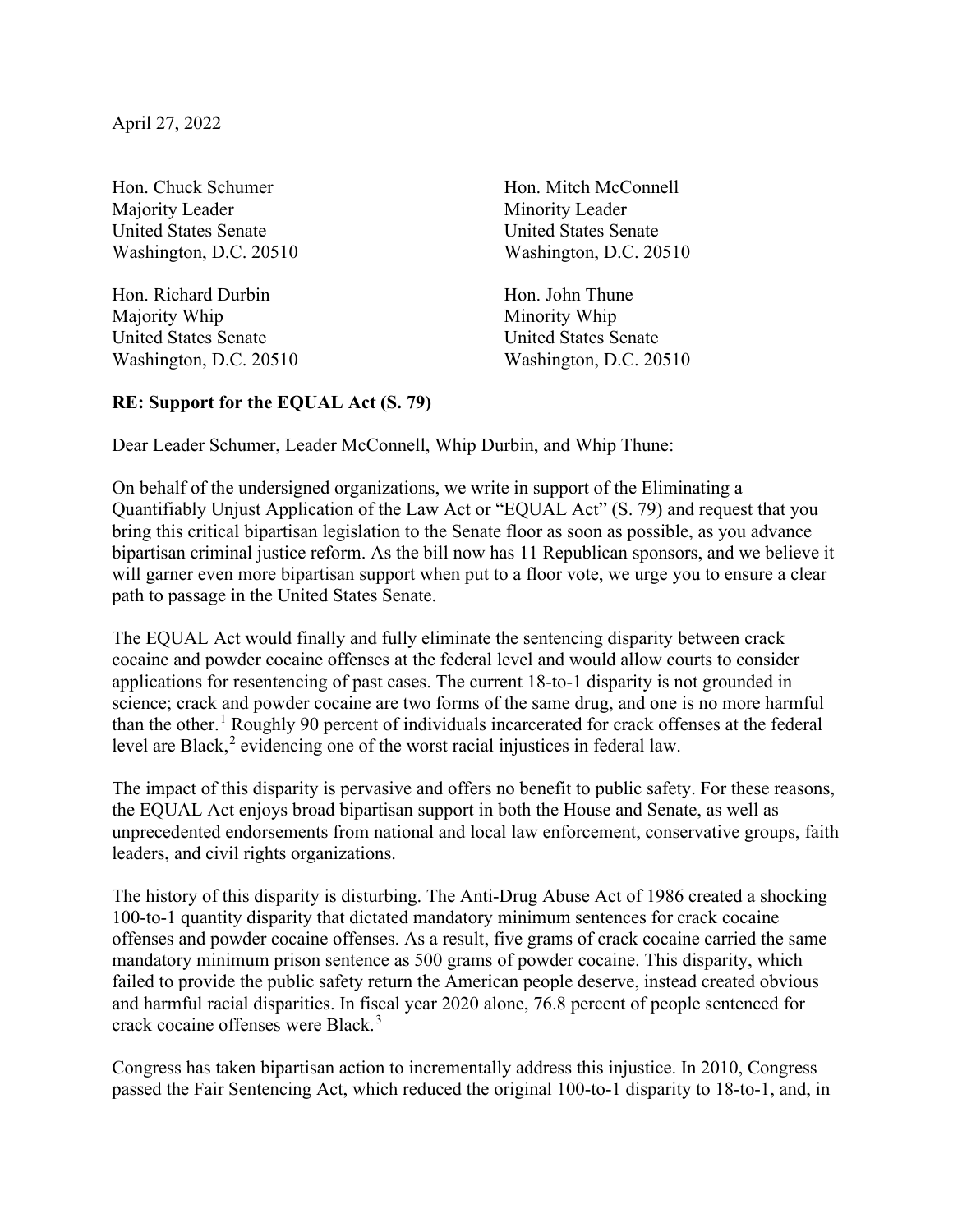2018, passed the First Step Act, which made this change retroactive. The Senate now has the opportunity to finish this vital work by passing the EQUAL Act and sending it to the President's desk. On September 28, 2021, the House of Representatives passed the companion bill (H.R. 1693) in an overwhelming, bipartisan vote of 361 to 66. In the Senate, the bill is led by Senators Dick Durbin (D-IL), Cory Booker (D-NJ), and Rob Portman (R-OH), and has a total of 11 Democrats and 11 Republicans sponsoring the bill, well positioning the bill for passage in the Senate.

We cannot miss this moment to right this decades-long wrong. The EQUAL Act corrects misguided policy from 35 years ago and would continue the important bipartisan progress Congress has made to create a fairer and more effective federal justice system. We urge you to advance the EQUAL Act to the Senate floor as soon as possible, as you consider bipartisan criminal justice reforms.

Thank you for your consideration of this important legislation.

Sincerely,

A Beautiful Heart Ministries ALEC Action American Civil Liberties Union Americans for Prosperity Americans for Tax Reform Association of Prosecuting Attorneys Black Public Defender Association Buckeye Institute Catholic Mobilizing Network Catholic Prison Ministries Coalition Center for American Progress Citizen Action – NY Color of Change Digital Liberty Dream Corps JUSTICE Drug Policy Alliance Due Process Institute Empower Mississippi Eternal Vigilance Action Fair Trials FAMM Federal Public and Community Defenders FreedomWorks Georgia Center for Opportunity Human Rights for Kids Incarcerated Nation Network, Inc Innocence Project Jesuit Conference, Office of Justice and Ecology